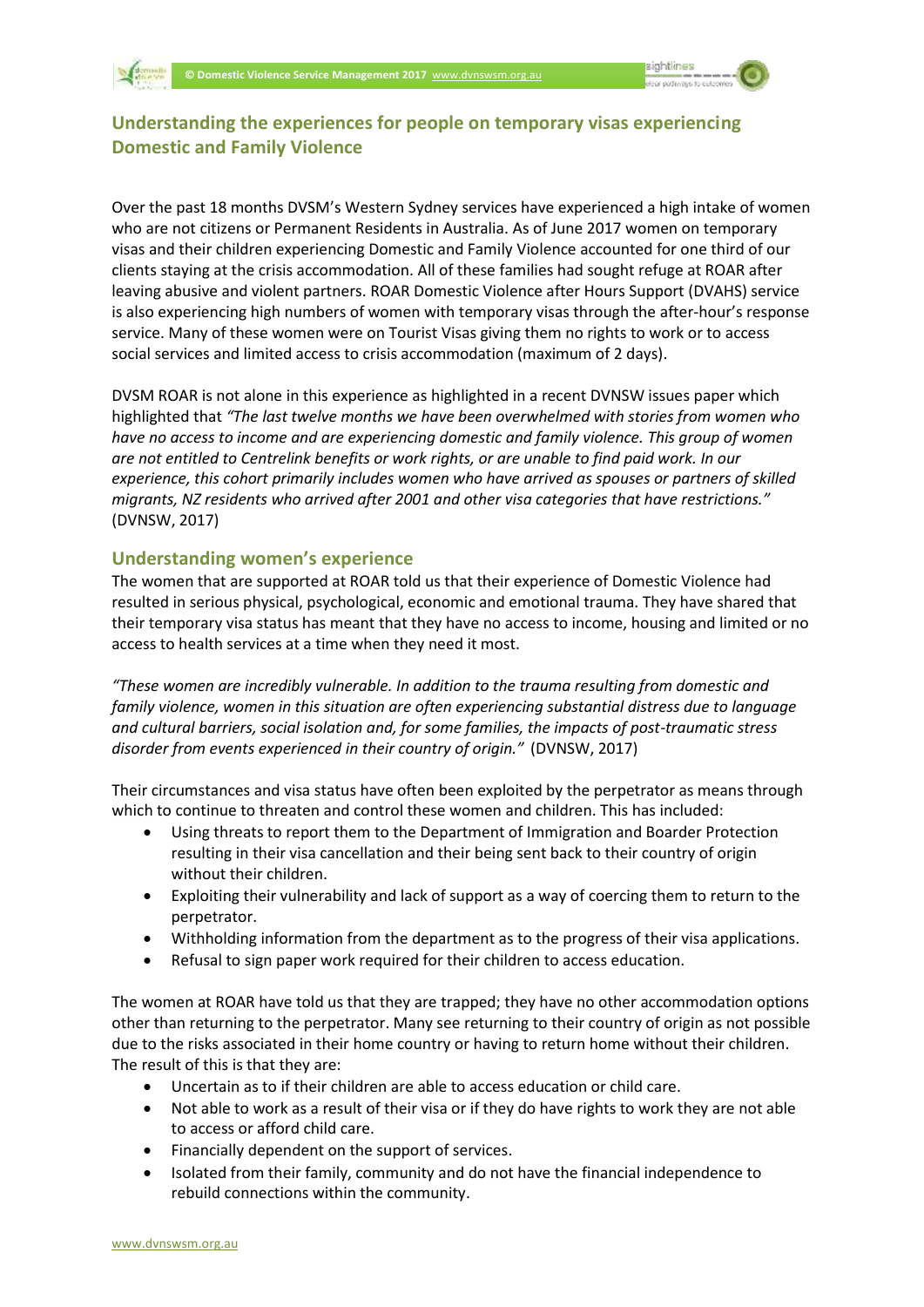



 Psychologically impacted as a result of living in crisis accommodation for extended periods of time, where others are able to move on to independent living

> *"I'm educated. I don't want the money. I want to work." "So much time. Time is going. Life is going."*

> > **ROAR Resident 2017**

## **Navigating the systems**

There are over 150 visa subclasses in Australia. ROAR has seen women with a range of visas including tourist, New Zealand special category, bridging visas (A-F), and partner and study visas. The entitlements that a woman can receive in NSW is dependent on their visa type, however there is not a publically available current list of entitlements for each visa type in NSW. This means that these women, social workers, case managers and government staff can be unclear about the entitlements available to them, particularly as their visa type changes throughout their immigration pathway.

The immigration system and welfare system can be complicated to navigate particularly when a person is transitioning visas as they may have different entitlements. This can cause frustration for people escaping abuse and can be a slow process. This 'waiting' can heighten a compounded sense of powerlessness, and diminish hope and wellbeing. For the women who are unable to access child care benefits or schooling for their child, it means taking children to appointments and services for several hours at a time.

*I have to educate each service about the other. It is so frustrating.*

**ROAR Resident 2017**

# **The impact for DVSM and other Services**

DVSM continues to have a strong commitment to working with women with visa limitations and is seeking to do so in a manner that helps to build on their resilience and wellbeing. The service does face challenges in doing so, including:

- Balancing the needs of a refuge for crisis support with the long-term accommodation needs for women and children who may be living there for longer than the crisis accommodation is designed for. A number of women have lived in the refuge for between six months and 2 years while their visa applications are processed or legal advice is sought.
- Support peoples' immigration cases through lengthy, complicated and bureaucratic processes. This requires staff to attend appointments, support their paperwork and navigate the complexity of services and benefits with limited advice and changing policies from agencies and departments.
- Financial cost of supporting women and their children without access to Centrelink benefits and over a longer duration than women who are permanent residents.
- Children see the refuge as their home for as long as two years. This brings additional challenges, such as the appropriateness of living for an extended period of time in a physical environment designed for short term crisis accommodation. How to create organisational policies and practices that are conducive to wellbeing of these children whilst also maintaining its core function of being a transition place for others.
- Reduces access to crisis support for additional women and children seeking crisis accommodation and supports.

*"While a client is waiting for the Department of Immigration to process a change in visa status, she has no access to income. During this period, while the woman has no access to income she must rely almost entirely on the support service for accommodation, food and other basic amenities. This places additional pressure on services that rarely have access to resources for this client cohort. In practice this means that crisis services have to make difficult decisions about the number of 'no*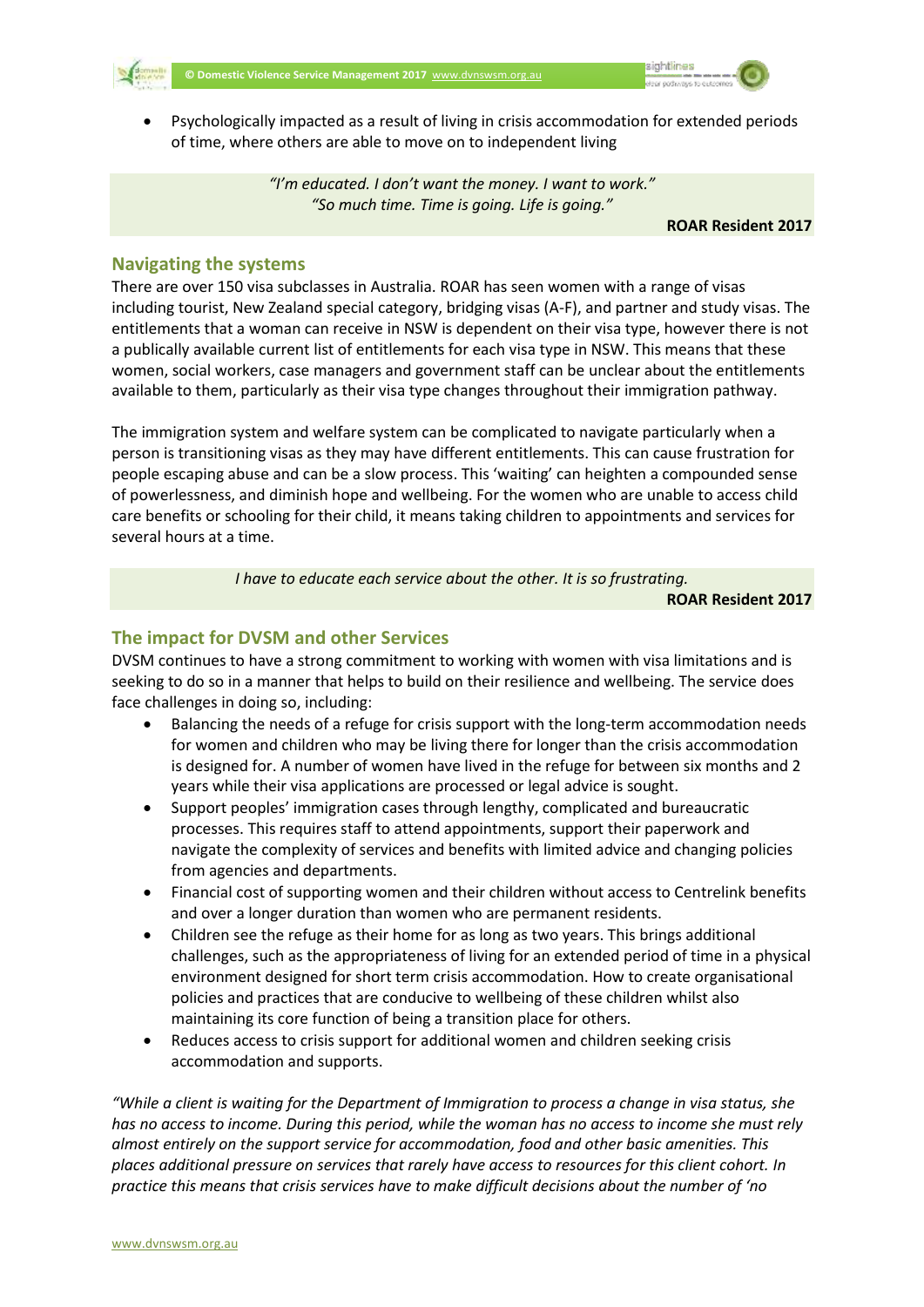

*income families' that they are able to support and is often dependent on the homelessness service's access to transitional housing. It is a terrible situation to be in for our service providers."* (DVNSW, 2017)

### **Key barriers to supporting women on temporary visas experiencing DFV**

The following factors have been identified as critical barriers for women experiencing domestic and family violence on temporary visas.

- The waiting times associated with visa applications resulting in women being accommodated in crisis accommodation for long periods of time or having to return to perpetrators as a result of no options.
- The psychological and emotional impact of insecure housing, uncertainty about their future and diminished choice, whilst supporting their children during these same uncertainties.
- Limited or no access to Centrelink payments, Medicare and Housing for people experiencing DFV on temporary visas.
- Accessing culturally safe translation for women and children experiencing DFV.
- Lack of specific funding that enables services to provide the, social, emotional and material level of support required by these women and their children.
- Limited time available for people to appeal their visa decisions.

## **What next?**

DVSM's experience as a service provider is not unique. Any efforts we make to improve the lived experience and service experience of these families and others not supported, can be enriched by and sharing and collaborating with other services. This includes those who are currently working with these communities and those who have the capacity to support these women and children on temporary visas experiencing DFV to live free from violence and to build their wellbeing.

Our strategic intention is to contribute to local and systemic change.

Locally we aim to:

- Continue to explore the lived experience of the women we work with to identify areas we can better understand and where possible prevent or redress the obstacles.
- Collaborate with Legal and Welfare groups to support women to attain legal advice and to access services.
- Improve our understanding of the service system and how we can support these women to navigate it in order to live free from violence and to support their wellbeing.
- Co-develop resources to support people with lived experience and case managers to access up to date information about visa types and their rights in a user friendly format.

Systemically we aim to:

- Continue to work with the DVNSW Women with No Access to Income Working Group in order to:
	- $\triangleright$  Support better visibility across the system about the lived experiences of women and children in these circumstances
	- $\triangleright$  Engage in constructive dialogue with government as to how we can support women on temporary visas and their children experiencing DFV.